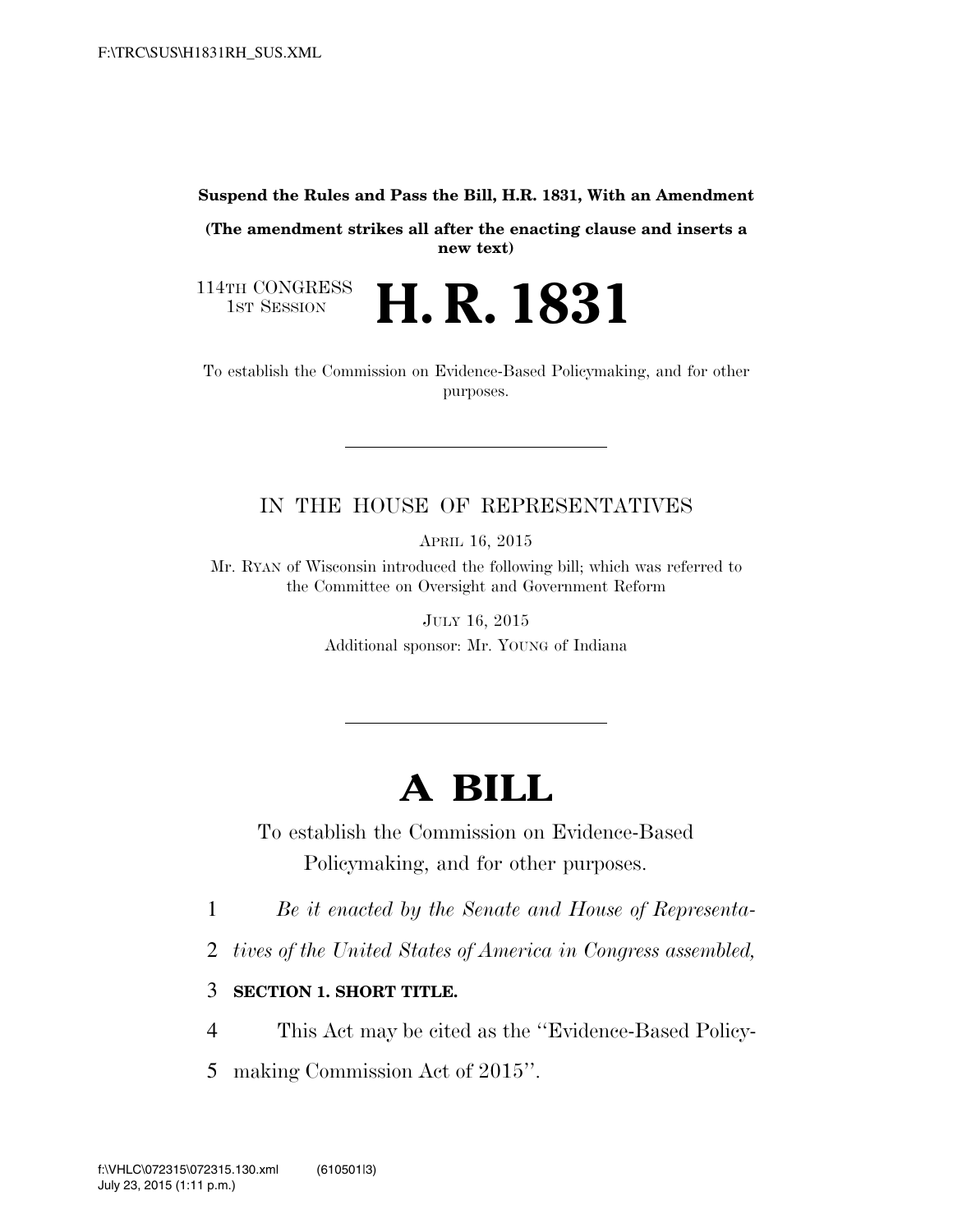#### **SEC. 2. ESTABLISHMENT.**

 There is established in the executive branch a com- mission to be known as the ''Commission on Evidence- Based Policymaking'' (in this Act referred to as the ''Com-mission'').

#### **SEC. 3. MEMBERS OF THE COMMISSION.**

 (a) NUMBER AND APPOINTMENT.—The Commission shall be comprised of 15 members as follows:

 (1) Three shall be appointed by the President, of whom—

 (A) one shall be an academic researcher, data expert, or have experience in administering programs;

 (B) one shall have expertise in database management, confidentiality, and privacy mat-ters; and

 (C) one shall be the Director of the Office of Management and Budget (or the Director's designee).

 (2) Three shall be appointed by the Speaker of 21 the House of Representatives, of whom—

 (A) two shall be academic researchers, data experts, or have experience in admin-istering programs; and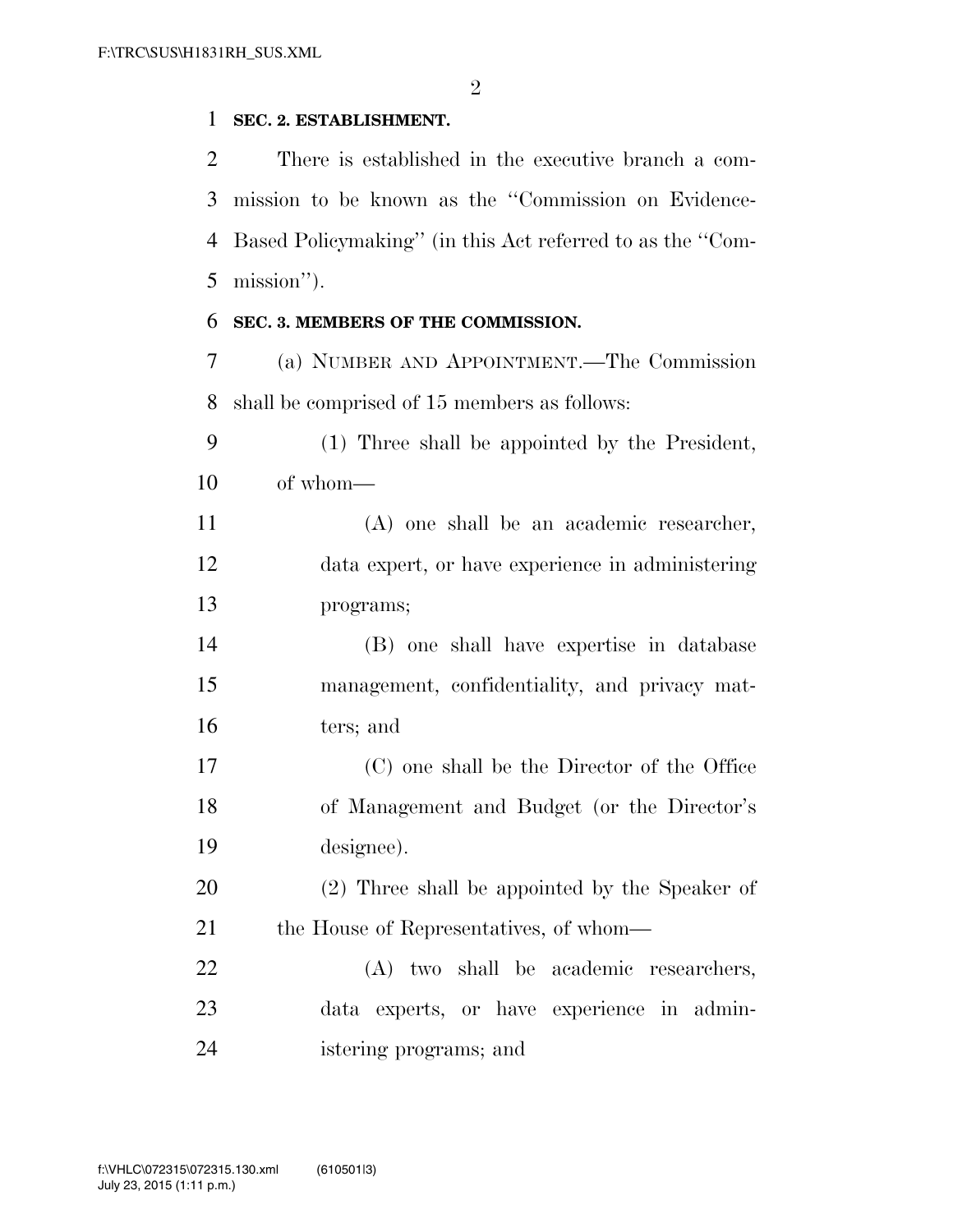| $\mathbf{1}$   | (B) one shall have expertise in database         |
|----------------|--------------------------------------------------|
| $\overline{2}$ | management, confidentiality, and privacy mat-    |
| 3              | ters.                                            |
| $\overline{4}$ | (3) Three shall be appointed by the Minority     |
| 5              | Leader of the House of Representatives, of whom— |
| 6              | (A) two shall be academic researchers,           |
| 7              | data experts, or have experience in admin-       |
| 8              | istering programs; and                           |
| 9              | (B) one shall have expertise in database         |
| 10             | management, confidentiality, and privacy mat-    |
| 11             | ters.                                            |
| 12             | (4) Three shall be appointed by the Majority     |
| 13             | Leader of the Senate, of whom—                   |
| 14             | (A) two shall be academic researchers,           |
| 15             | data experts, or have experience in admin-       |
| 16             | istering programs; and                           |
| 17             | (B) one shall have expertise in database         |
| 18             | management, confidentiality, and privacy mat-    |
| 19             | ters.                                            |
| 20             | (5) Three shall be appointed by the Minority     |
| 21             | Leader of the Senate, of whom—                   |
| 22             | (A) two shall be academic researchers,           |
| 23             | data experts, or have experience in admin-       |
| 24             | istering programs; and                           |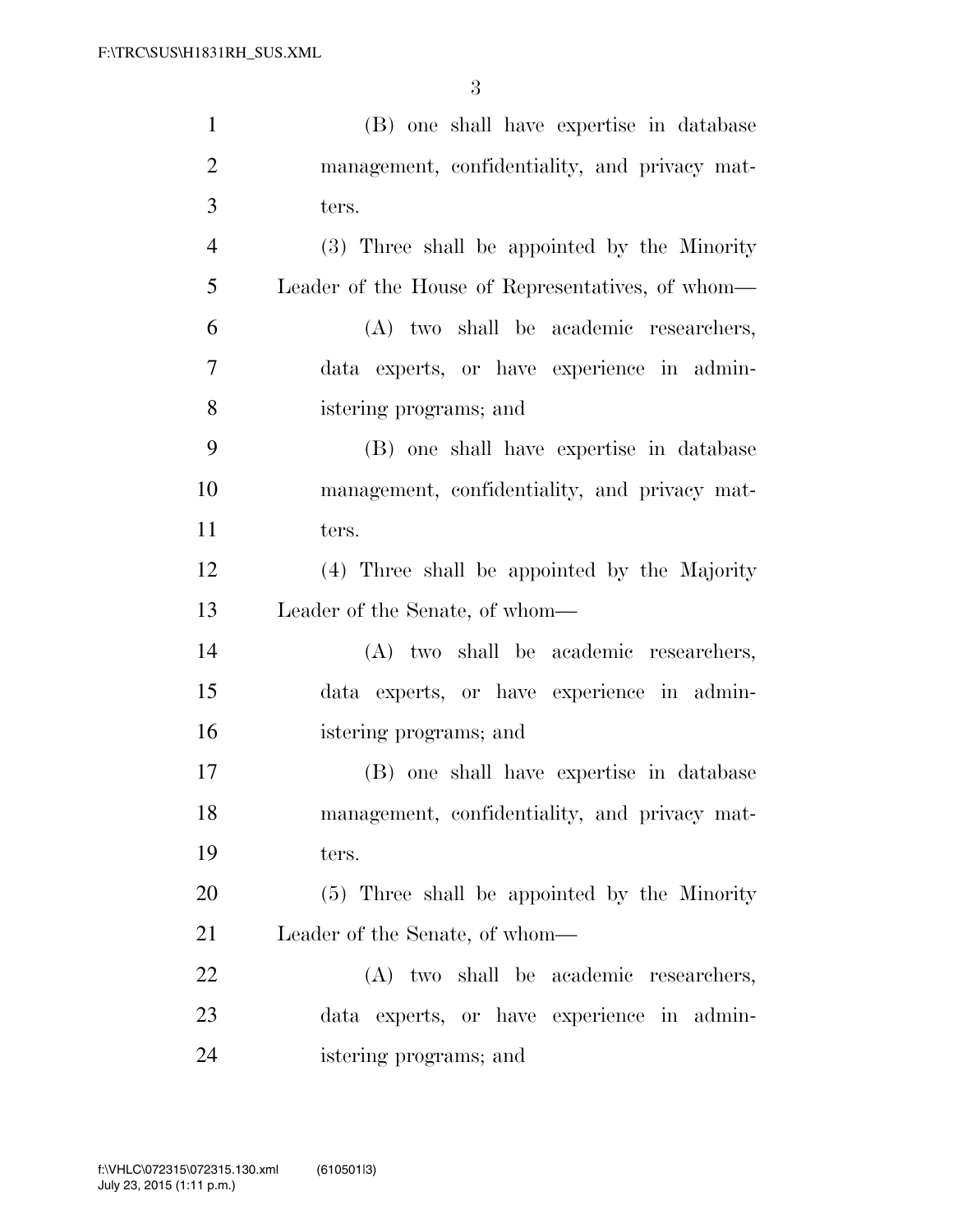(B) one shall have expertise in database management, confidentiality, and privacy mat-ters.

 (b) EXPERTISE.—In making appointments under this section, consideration should be given to individuals with expertise in economics, statistics, program evaluation, data security, confidentiality, or database management.

 (c) CHAIRPERSON AND CO-CHAIRPERSON.—The President shall select the chairperson of the Commission and the Speaker of the House of Representatives shall se-lect the co-chairperson.

 (d) TIMING OF APPOINTMENTS.—Appointments to the Commission shall be made not later than 45 days after the date of enactment of this Act.

 (e) TERMS; VACANCIES.—Each member shall be ap- pointed for the duration of the Commission. Any vacancy in the Commission shall not affect its powers, and shall be filled in the manner in which the original appointment was made.

 (f) COMPENSATION.—Members of the Commission shall serve without pay.

 (g) TRAVEL EXPENSES.—Each member of the Com- mission shall be allowed travel expenses, including per diem in lieu of subsistence, at rates authorized for employ-ees of agencies under subchapter I of chapter 57 of title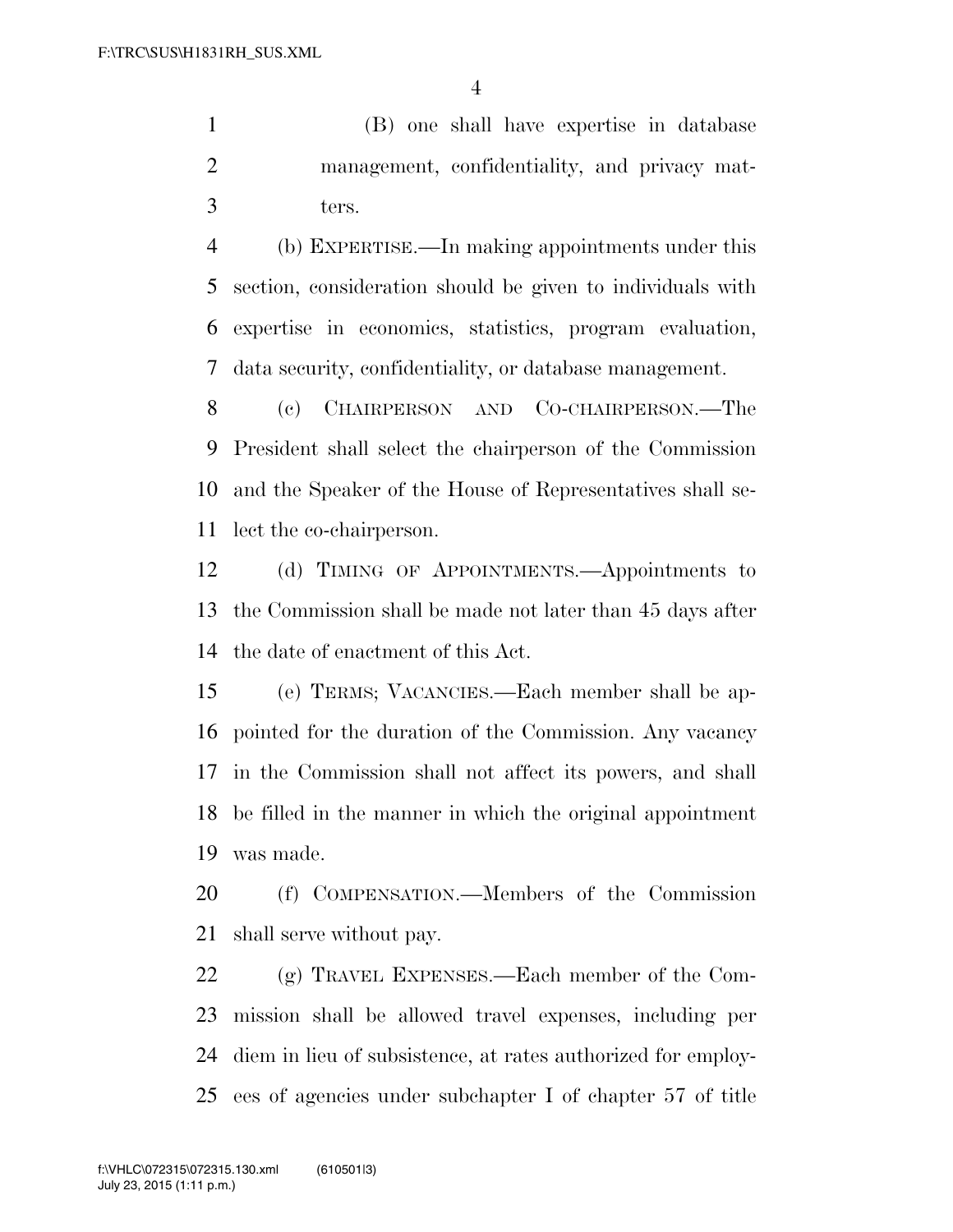5, United States Code, while away from their homes or regular places of business in the performance of services for the Commission.

#### **SEC. 4. DUTIES OF THE COMMISSION.**

 (a) STUDY OF DATA.—The Commission shall conduct a comprehensive study of the data inventory, data infra- structure, and statistical protocols related to Federal pol- icymaking and the agencies responsible for maintaining that data to—

 (1) determine the optimal arrangement for which administrative data on Federal programs and tax expenditures, survey data, and related statistical data series may be integrated and made available to facilitate program evaluation, continuous improve- ment, policy-relevant research, and cost-benefit anal-yses by qualified researchers and institutions;

 (2) make recommendations on how data infra- structure and statistical protocols should be modified to best fulfill the objectives identified in paragraph (1); and

 (3) make recommendations on how best to in- corporate outcomes measurement, institutionalize randomized controlled trials, and rigorous impact analysis into program design.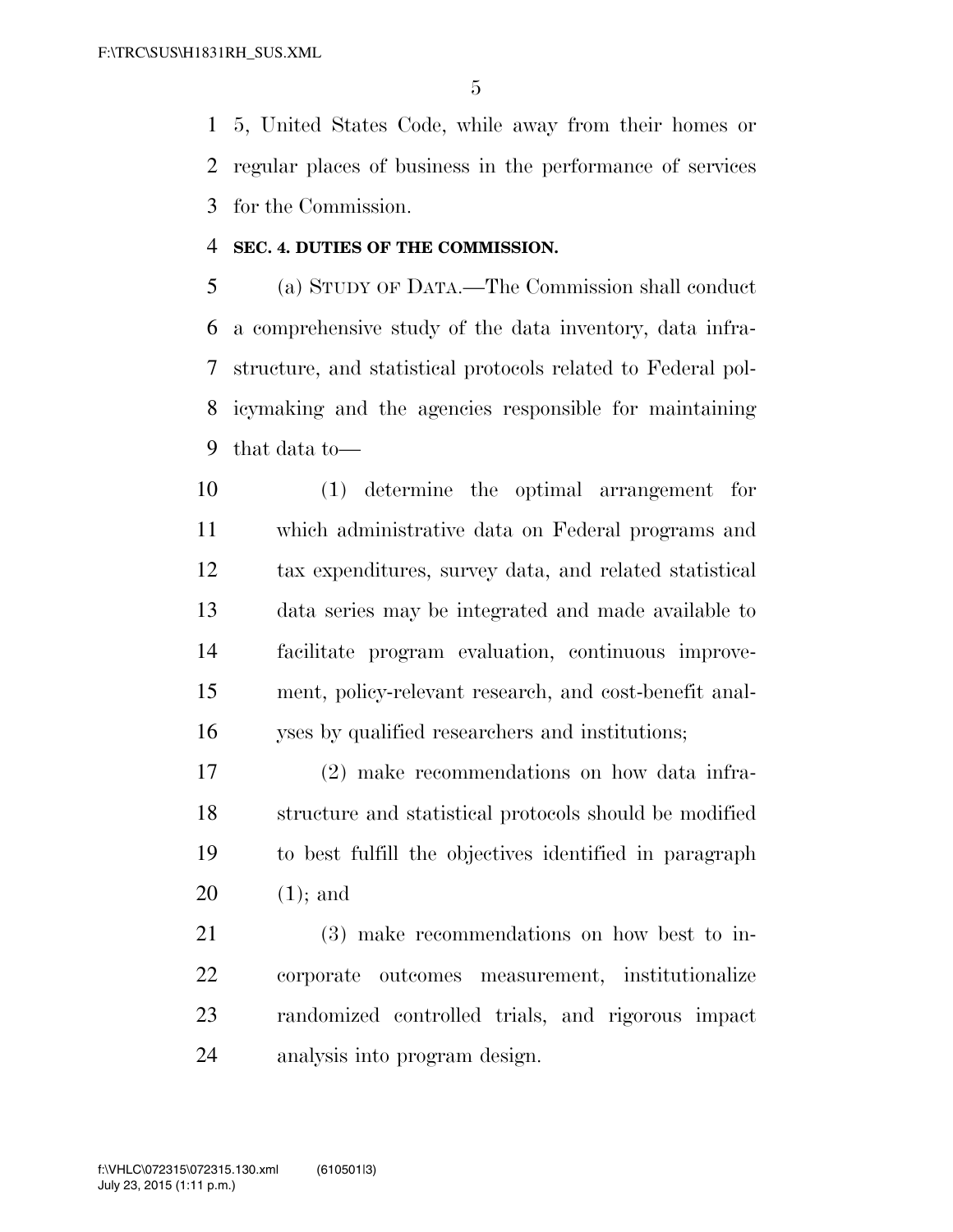(b) CLEARINGHOUSE.—In undertaking the study re- quired by subsection (a), the Commission shall consider whether a clearinghouse for program and survey data should be established and how to create such a clearing-house. The Commission shall evaluate—

 (1) what administrative data and survey data are relevant for program evaluation and Federal pol- icy-making and should be included in a potential clearinghouse;

 (2) which survey data the administrative data identified in paragraph (1) may be linked to, in ad- dition to linkages across administrative data series; (3) what are the legal and administrative bar-riers to including or linking these data series;

 (4) what data-sharing infrastructure should be used to facilitate data merging and access for re-search purposes;

(5) how a clearinghouse could be self-funded;

 (6) which types of researchers, officials, and in- stitutions should have access to data and what their 21 qualifications should be;

 (7) what limitations should be placed on the use of data provided;

 (8) how to protect information and ensure indi-vidual privacy and confidentiality;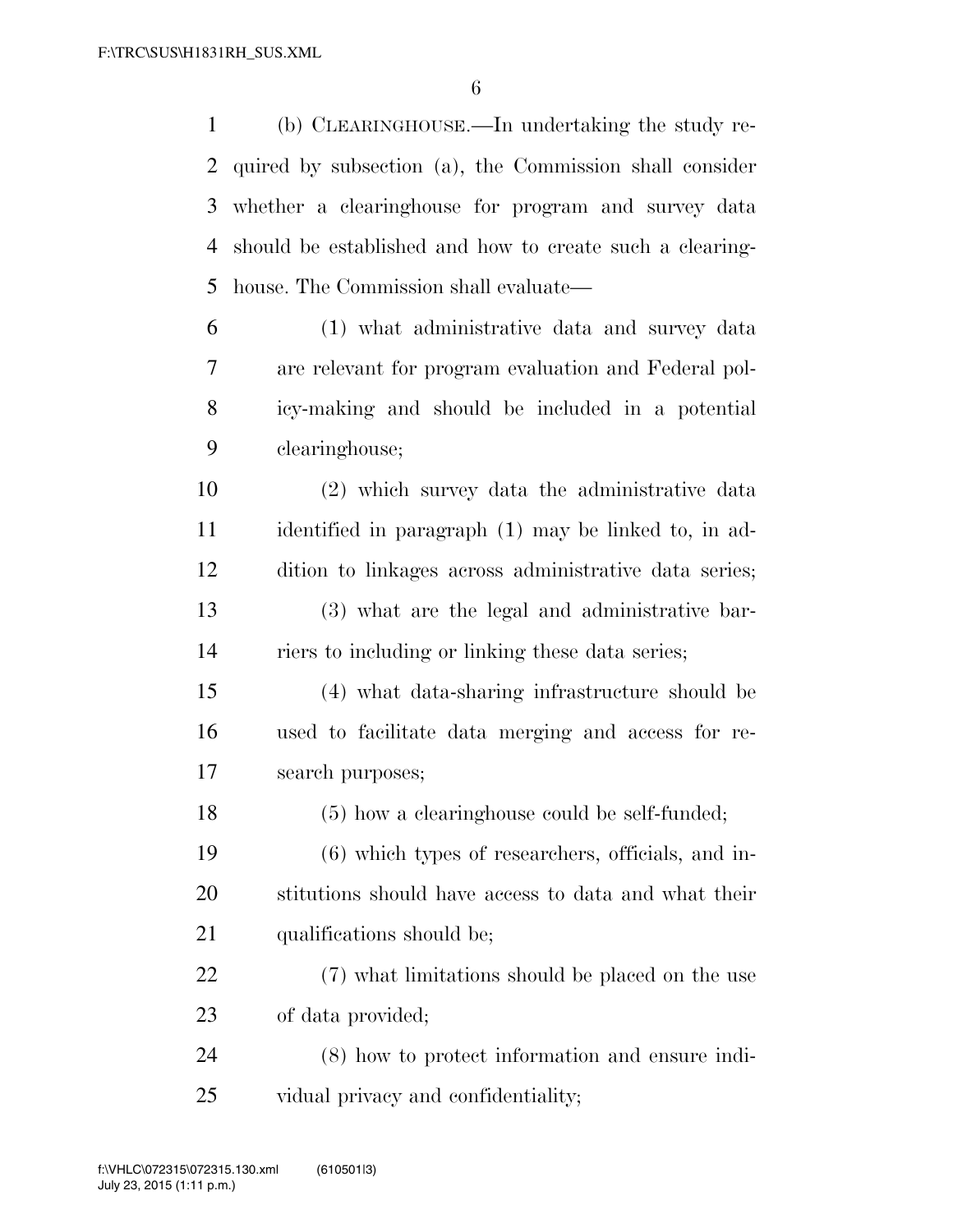(9) how data and results of research can be used to inform program administrators and policy-makers to improve program design; and

 (10) what incentives may facilitate interagency sharing of information to improve programmatic ef- fectiveness and enhance data accuracy and com-prehensiveness.

 (c) REPORT.—Upon the affirmative vote of at least three-quarters of the members of the Commission, the Commission shall submit to the President and Congress a detailed statement of its findings and conclusions as a result of the activities required by subsections (a) and (b), together with its recommendations for such legislation or administrative actions as the Commission considers appro-priate in light of the results of the study.

 (d) DEADLINE.—The report under subsection (c) shall be submitted not later than the date that is 15 months after the date a majority of the members of the Commission are appointed pursuant to section 3.

 (e) DEFINITION.—In this section, the term ''adminis-trative data'' means data—

 (1) held by an agency or a contractor or grant- ee of an agency (including a State or unit of local government); and

(2) collected for other than statistical purposes.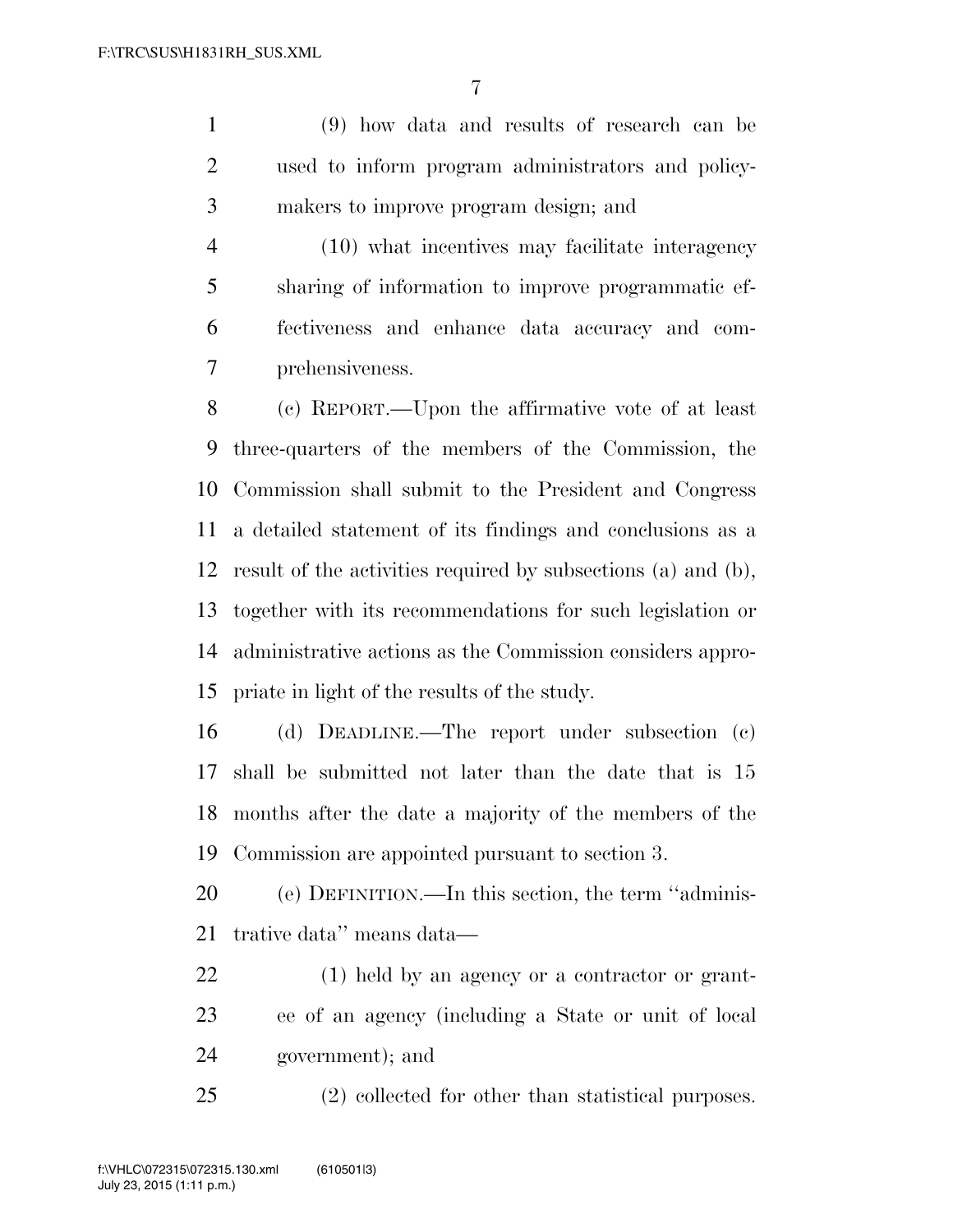| 1              | SEC. 5. OPERATION AND POWERS OF THE COMMISSION.              |
|----------------|--------------------------------------------------------------|
| $\overline{2}$ | (a) EXECUTIVE BRANCH ASSISTANCE.—The heads of                |
| 3              | the following agencies shall advise and consult with the     |
| 4              | Commission on matters within their respective areas of re-   |
| 5              | sponsibility:                                                |
| 6              | (1) The Bureau of the Census.                                |
| 7              | (2) The Internal Revenue Service.                            |
| 8              | (3) The Department of Health and Human                       |
| 9              | Services.                                                    |
| 10             | (4) The Department of Agriculture.                           |
| 11             | (5) The Department of Housing and Urban De-                  |
| 12             | velopment.                                                   |
| 13             | (6) The Social Security Administration.                      |
| 14             | (7) The Department of Education.                             |
| 15             | (8) The Department of Justice.                               |
| 16             | (9) The Office of Management and Budget.                     |
| 17             | (10) The Bureau of Economic Analysis.                        |
| 18             | (11) The Bureau of Labor Statistics.                         |
| 19             | (12) Any other agency, as determined by the                  |
| 20             | Commission.                                                  |
| 21             | (b) MEETINGS.—The Commission shall meet not                  |
| 22             | later than 30 days after the date upon which a majority      |
| 23             | of its members have been appointed and at such times         |
| 24             | thereafter as the chairperson or co-chairperson shall deter- |
| 25             | mine.                                                        |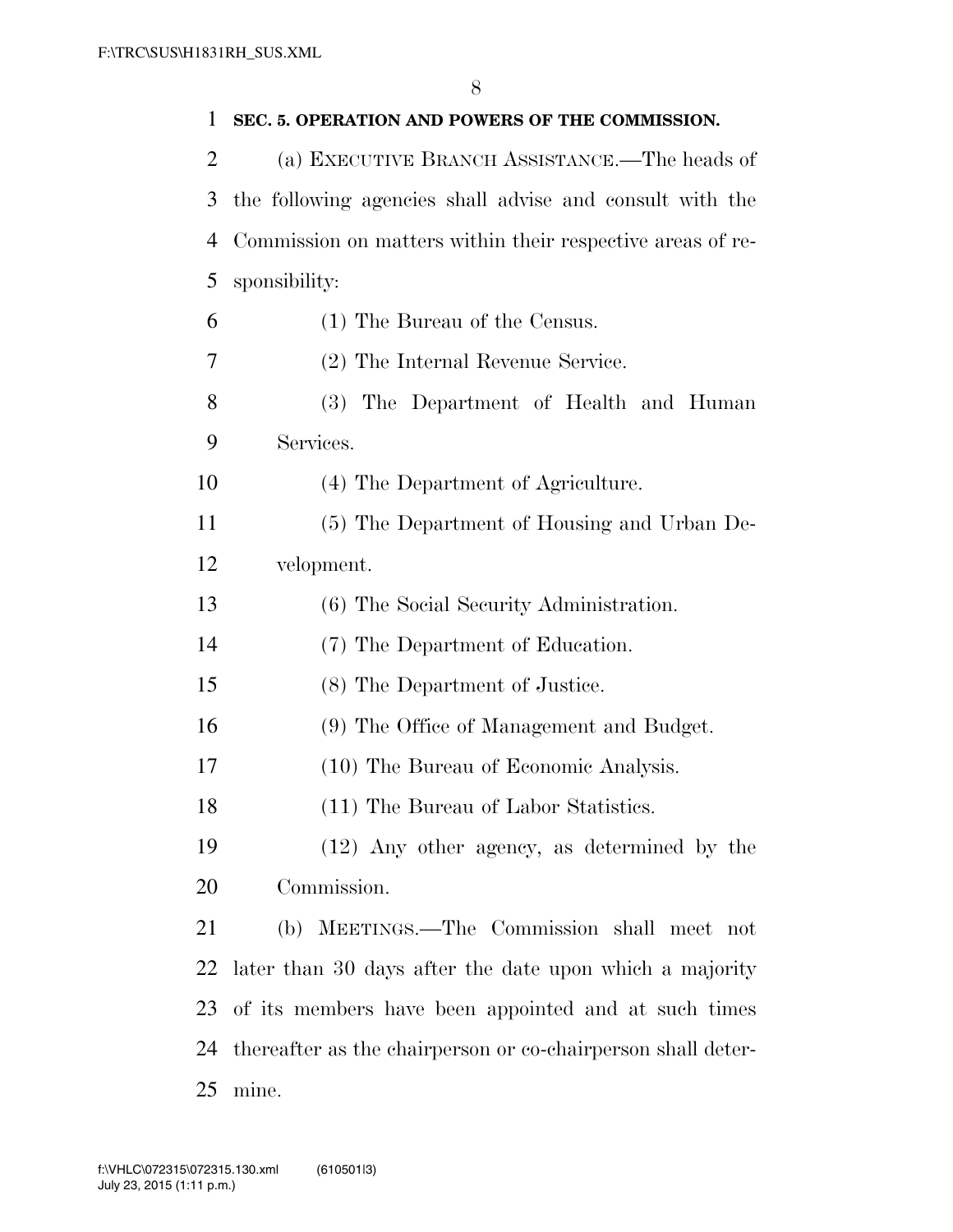(c) RULES OF PROCEDURE.—The chairperson and co-chairperson shall, with the approval of a majority of the members of the Commission, establish written rules of procedure for the Commission, which shall include a quorum requirement to conduct the business of the Com-mission.

 (d) HEARINGS.—The Commission may, for the pur- pose of carrying out this Act, hold hearings, sit and act at times and places, take testimony, and receive evidence as the Commission considers appropriate.

 (e) CONTRACTS.—The Commission may contract with and compensate government and private agencies or persons for any purpose necessary to enable it to carry out this Act.

 (f) MAILS.—The Commission may use the United States mails in the same manner and under the same con-ditions as other agencies of the Federal Government.

 (g) GIFTS.—The Commission may accept, use, and dispose of gifts or donations of services or property.

### **SEC. 6. FUNDING.**

 (a) IN GENERAL.—Subject to subsection (b) and the availability of appropriations—

 (1) at the request of the Director of the Cen- sus, the agencies identified as ''Principal Statistical Agencies'' in the report, published by the Office of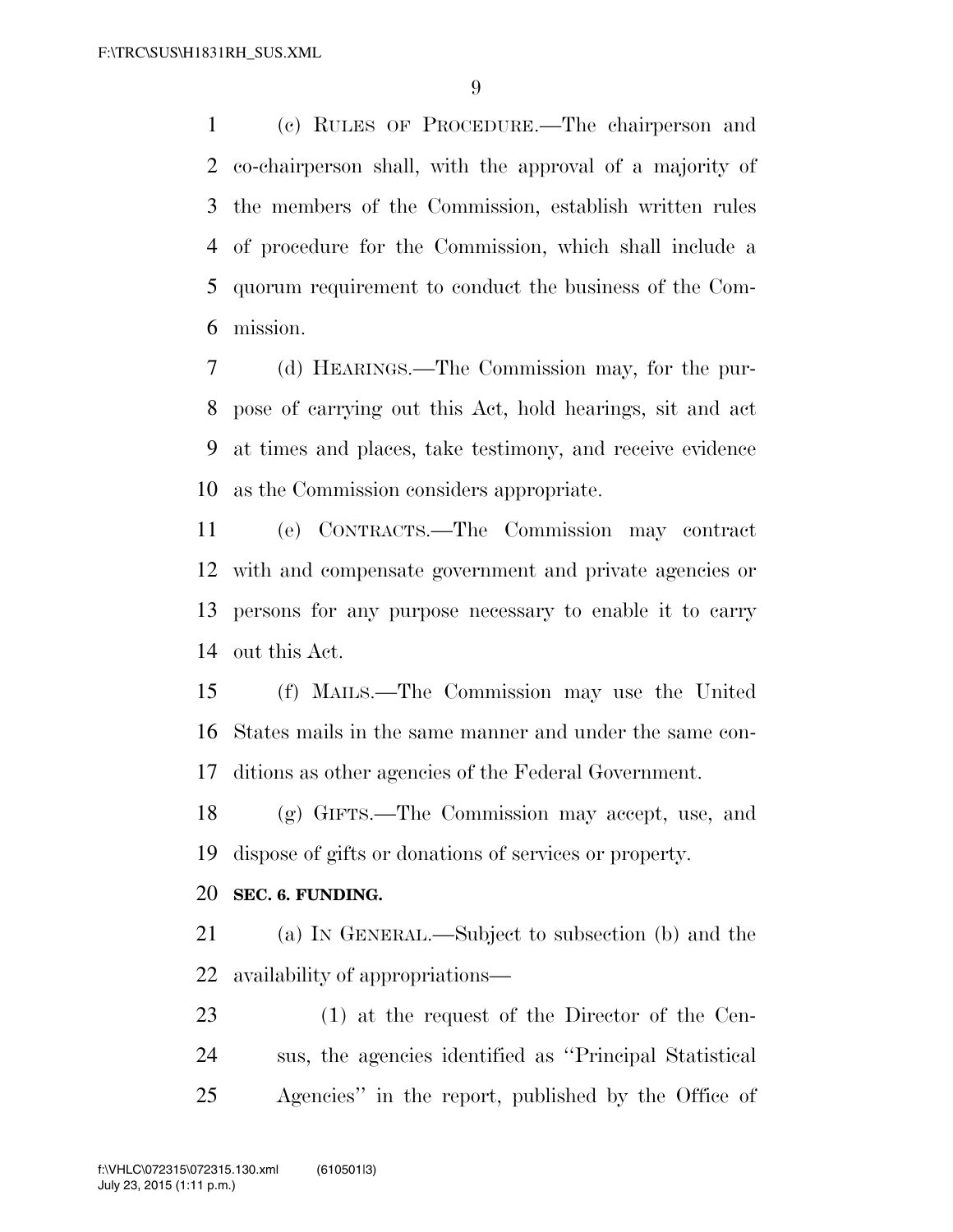Management and Budget, entitled ''Statistical Pro- grams of the United States Government, Fiscal Year 2015'' shall transfer funds, as specified in advance in appropriations Acts and in a total amount not to exceed \$3,000,000, to the Bureau of the Census for purposes of carrying out the activities of the Com-mission as provided in this Act; and

 (2) the Bureau of the Census shall provide ad- ministrative support to the Commission, which may include providing physical space at, and access to, the headquarters of the Bureau of the Census, lo-cated in Suitland, Maryland.

 (b) PROHIBITION ON NEW FUNDING.—No additional funds are authorized to be appropriated to carry out this Act. This Act shall be carried out using amounts otherwise available for the Bureau of the Census or the agencies de-scribed in subsection (a)(1).

**SEC. 7. PERSONNEL.** 

 (a) DIRECTOR.—The Commission shall have a Direc- tor who shall be appointed by the chairperson with the concurrence of the co-chairperson. The Director shall be paid at a rate of pay established by the chairperson and co-chairperson, not to exceed the annual rate of basic pay payable for level V of the Executive Schedule (section 5316 of title 5, United States Code).